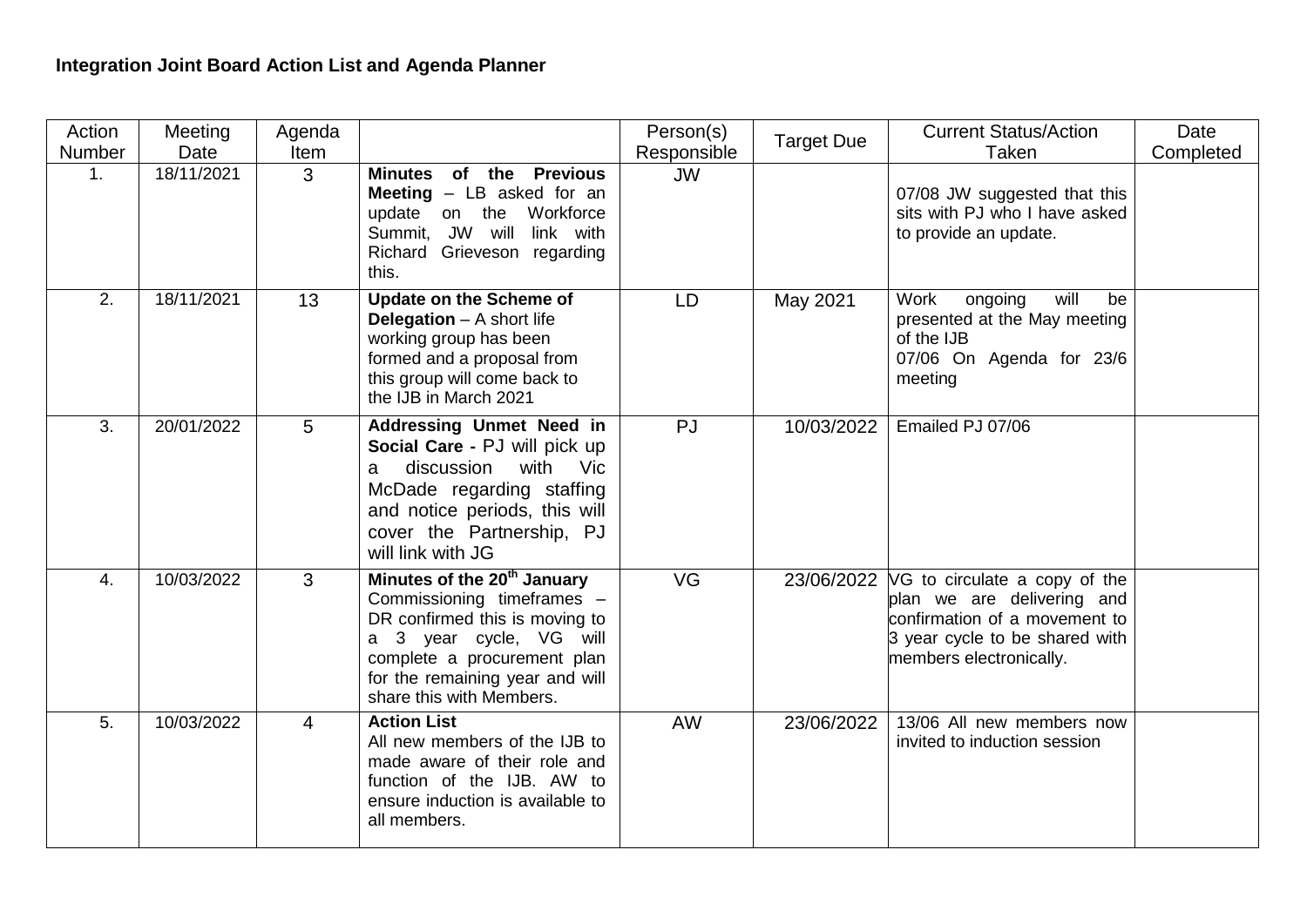| 6. | 10/03/2022               | 12              | <b>AOB</b><br>LD asked that a date be<br>confirmed in diaries for a<br>Performance<br>Review<br>in<br>October 2022                                                                                           | AM                       | 23/06/2022 | Annual Review to take place<br>online in November, with<br>people/organizations<br>invited<br>to send questions to the panel<br>prior to the review.<br>Panel to consist of Chair, Vice<br>Chair, Chief Officer, Chief<br>Social Work Officer and Chief<br>Finance Officer.<br>Date to be confirmed |                   |  |
|----|--------------------------|-----------------|--------------------------------------------------------------------------------------------------------------------------------------------------------------------------------------------------------------|--------------------------|------------|-----------------------------------------------------------------------------------------------------------------------------------------------------------------------------------------------------------------------------------------------------------------------------------------------------|-------------------|--|
| 7. | 25/04/2022               | 3               | Financial Plan 2022/2023<br>It was requested that a suite of<br>Directions be brought back to<br>the June IJB                                                                                                | <b>AW</b>                | 23/06/2022 |                                                                                                                                                                                                                                                                                                     |                   |  |
|    | <b>COMPLETED ACTIONS</b> |                 |                                                                                                                                                                                                              |                          |            |                                                                                                                                                                                                                                                                                                     |                   |  |
|    | <b>Meeting</b><br>Date   | Agenda<br>Item  | Action                                                                                                                                                                                                       | Person(s)<br>Responsible | Date Due   | <b>Current Status/Action</b><br><b>Taken</b>                                                                                                                                                                                                                                                        | Date<br>Completed |  |
| 8. | 10/03/2022               | 3               | Minutes of the 20 <sup>th</sup> January<br>Paper and direction template to<br>updated<br>show<br>to<br>be<br>consideration is given to the<br>role of the third sector in<br>delivering directions alongside | <b>AW/NAH</b>            | 23/06/2022 | Work completed and template<br>to be presented to IJB under<br>Matters Arising for 23/6                                                                                                                                                                                                             | 23/06/2022        |  |
| 9. | 20/01/2022               | $\overline{7}$  | <b>Developing</b><br>$\mathbf{a}$<br><b>New</b><br><b>Community Bed Model - LD</b><br>to discuss the potential of a<br>sub group to take this work<br>forward                                                | <b>LD</b>                | 10/03/2022 | This is linked to the Scheme 07/06/2022<br>of Delegation work, plans are<br>in place for regular reporting<br>to come back to a committee<br>of the IJB                                                                                                                                             |                   |  |
|    | 20/01/2022               | $5\overline{)}$ | <b>Addressing Unmet Need in</b><br>Social Care - JW to pick up a<br>conversation around the Share<br>My Home/Share My Care UK<br>Network which MC highlighted                                                | <b>JW</b>                | 10/03/2022 | JW met with Naomi Brough of 08/06/2022<br>TSD&G and agreed not to<br>progress this option. NB has<br>drafted<br>a<br>proposal<br>in<br>Home<br>conjunction<br>with<br>Teams.                                                                                                                        |                   |  |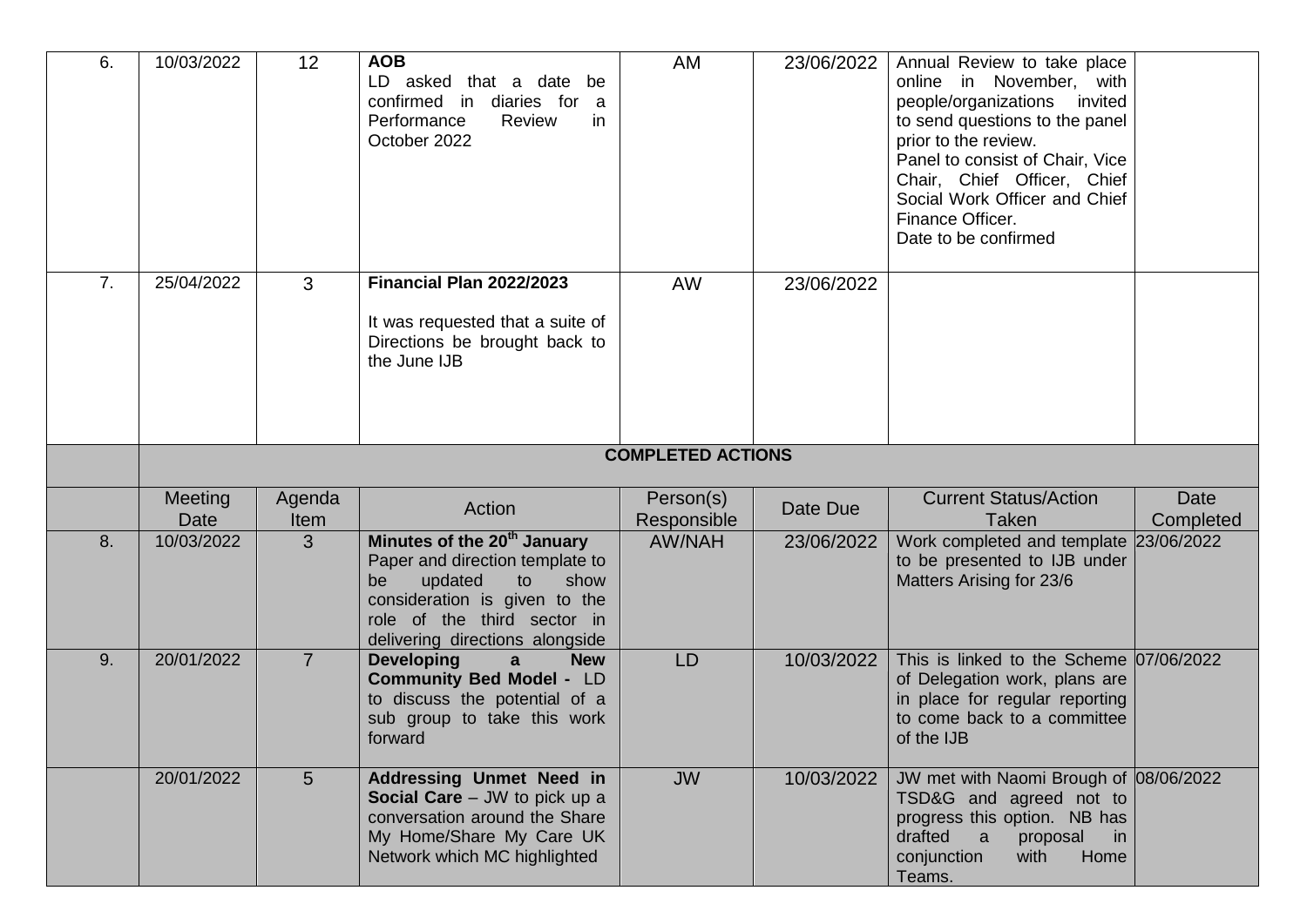| 18/11/2021 | 8 | <b>Chief Social Work Officers</b><br><b>Annual Report</b> – JW to<br>arrange a Workshop around<br>the Community Model with IJB<br>and Elected Members                             | <b>JW</b>               |                  | This has been completed for 09/06/2022<br>IJB Members and will form a<br>part of the 'Summer of<br>Conversation' that is planned<br>over the next 3 months by the<br><b>CHSC Directorate.</b> |  |
|------------|---|-----------------------------------------------------------------------------------------------------------------------------------------------------------------------------------|-------------------------|------------------|-----------------------------------------------------------------------------------------------------------------------------------------------------------------------------------------------|--|
| 06/02/2020 |   | <b>Achieving Excellence in</b><br><b>Pharmaceutical Care</b><br>GB to pick up a conversation<br>with GC around the Impact<br>Assessment in terms of this<br>being considered at a | Graeme<br><b>Bryson</b> | February<br>2021 | This is now being scheduled to 19/05/2022<br>presented to the IJB<br>be<br>Performance and<br>Finance<br>Committee for their<br>next<br>meeting in September 2022                             |  |